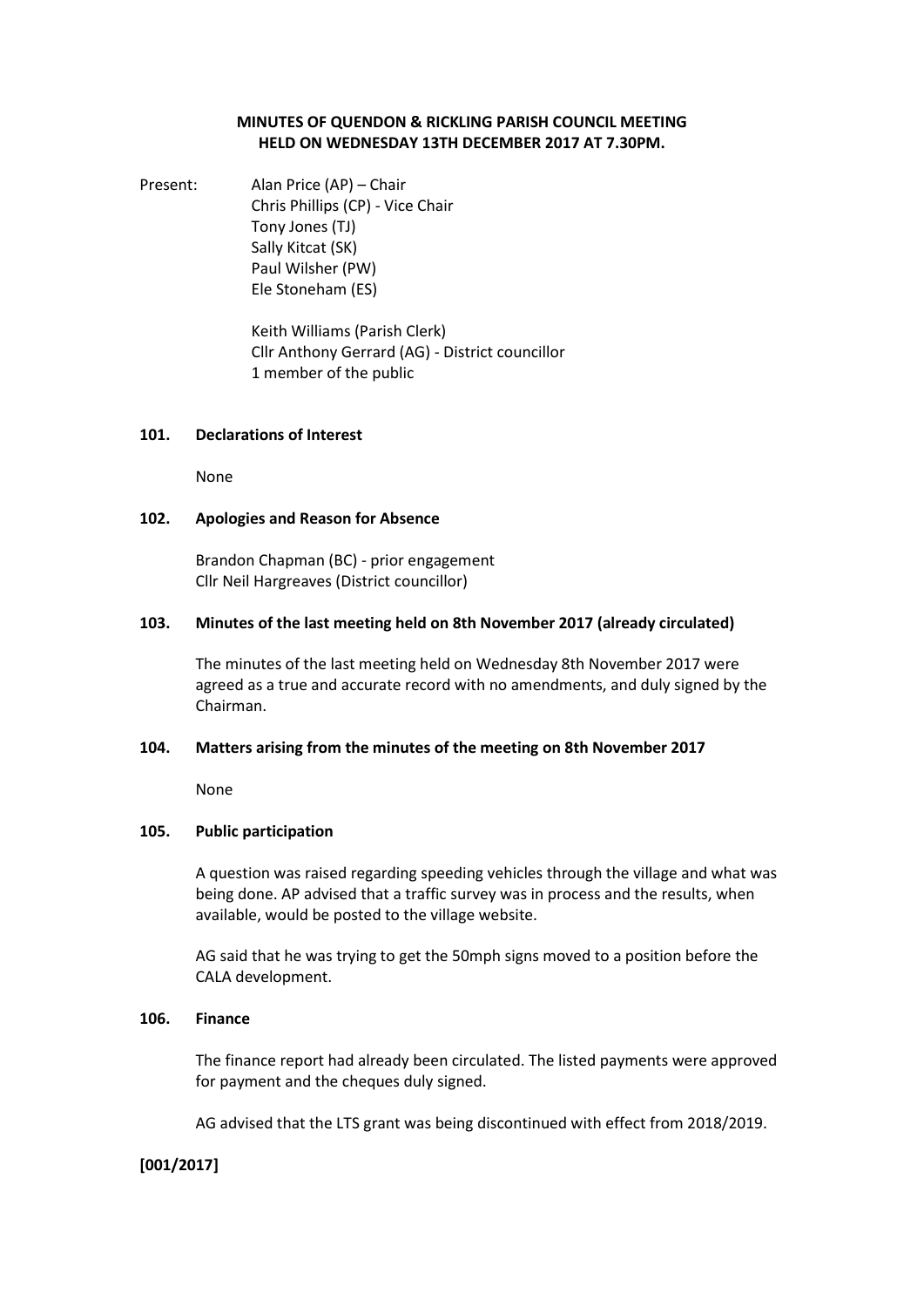## **107. Correspondence**

AP has received a reply from Nigel Brown (UDC Planning) stating CALA are in breach of s106 agreement. He has given them 48 hours to supply details of the management company and warned of enforcement action.

A letter has been received from Mrs Phillips regarding the CALA signs which have been affixed to village property. These should be removed.

SK advised that there has received a response from Strutt and Parker regarding the football pitch lease, which she will email to councillors.

### **108. Update of Forums/Presentations**

None

### **109. Training**

ES had attended a councillor training day.

### **110. Community**

a. Communications/Facebook rules/community input

ES wondered if there were other ways to involve residents, encouraging them to raise issues which are of concern. A cheese and wine evening was suggested, as well as sending out a survey to accompany the Link newsletter. ES to investigate with the Link and the Village Hall

b. PC induction pack

This could include maps, number of residents, names and contact details of councillors and their responsibilities. ES will ask councillors what they would like to see in the pack.

c. PCC donation requests

The parish council agreed:

- i. Donation of £300 to the Parochial Church Council
- ii. Donation of £1000 to the Parochial Church Council
- d. Playground area

See reference under item 107.

e. Finials for sign-posts

SK is in communication with Springwall Forge who have quoted a maximum amount of £150 to make the finials. She is currently looking for examples on which to base the design.

**[002/2017]**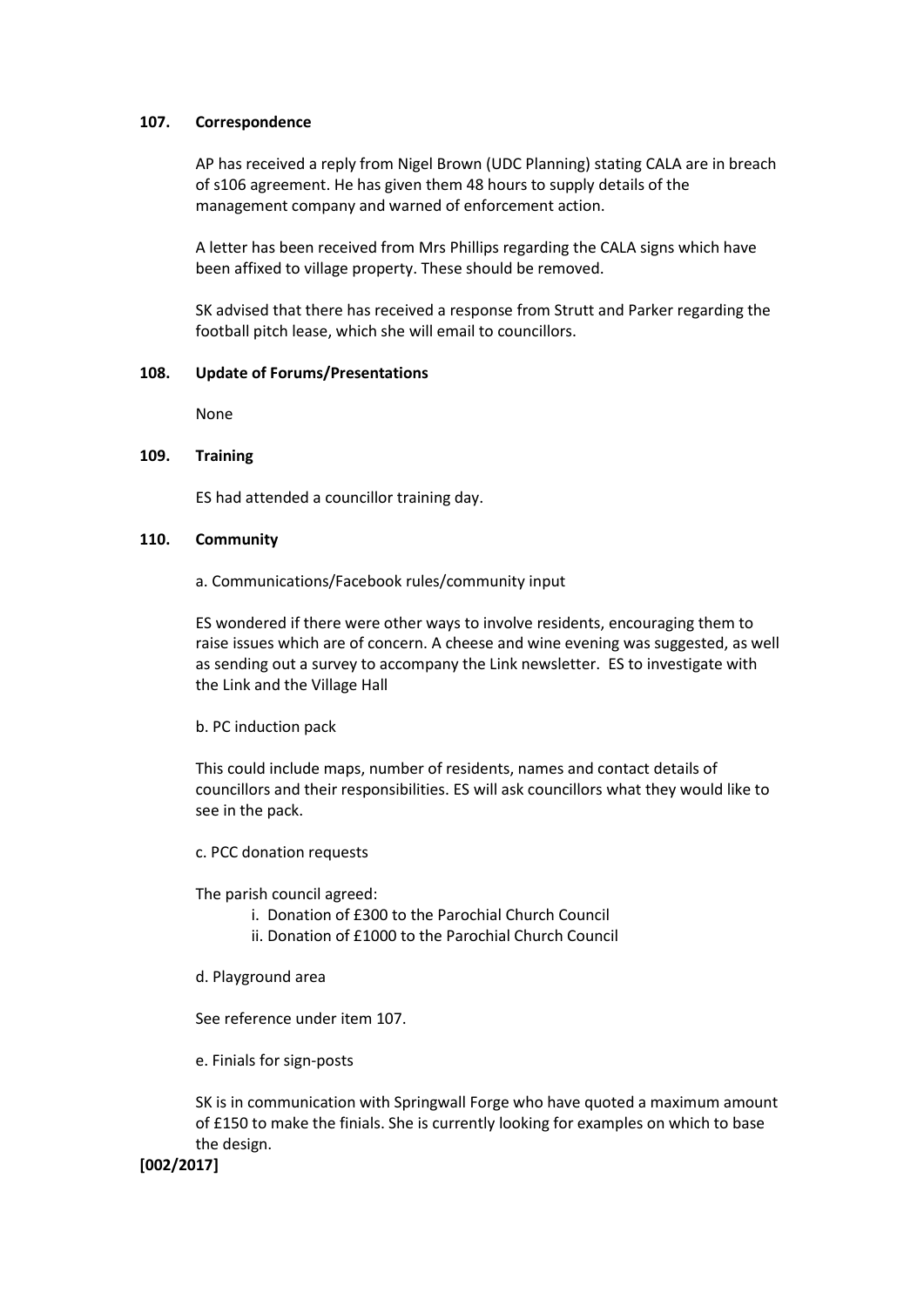### f. Dog bin re-siting

SK had emailed a request for the re-siting but advises that a reply could take ten days. AG recommended contacting District Councillor Neil Hargreaves.

g. Street lighting

CP had previously circulated a map showing location of our street lamps and a chart of lamps, where located and type plus a recommendation of new LED replacement models. There was a note included where a light shield may be appropriate. He asked for any comments that the councillors and residents may have about the new LED lamps regarding their suitability in the location installed.

The hedge at Yew Tree Cottage, Rickling Green Road is obscuring a light. The parish clerk is to write to the resident to request that the hedge be cut back.

h. Village shop

There is no change.

i. Hedgerow planting around new builds

SK advised that this had not yet been carried out. AP suggested waiting to see if CALA will do any landscaping.

j. SSE Parish Liaison Group

In the absence of BC there was nothing to report.

#### **111. Broadband update**

Gigaclear have advised that installation will commence in June 2018.

## **112. Parish Clerk vacancy**

The position has now been filled.

#### **113. Chairperson for 2018**

AP confirmed that he will be stepping down in May 2018 and suggested that the parish council should give consideration to his successor.

CP took the opportunity to advise that he will be stepping down as parish councillor in May 2018.

# **114. Village Plan Action Group**

Nothing to report.

## **[003/2017]**